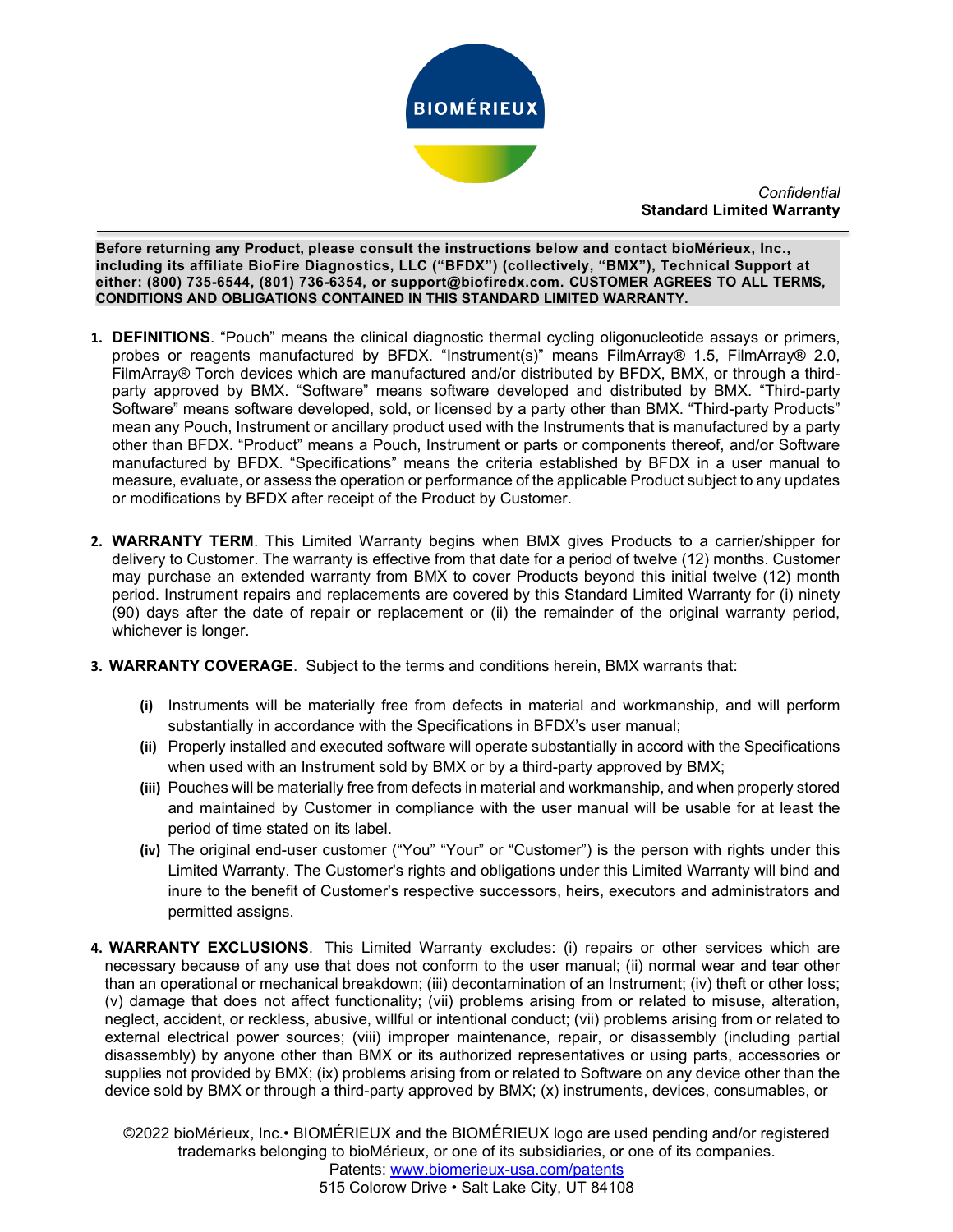

accessories manufactured by any party other than BFDX, including assays, centrifuges, computers, monitors, printers or other peripheral accessories or devices, and Third-party software, including the device operating system or applications software (other than Software); and (xi) any cost incurred for additional equipment, parts, or accessories related to a Software upgrade or new version of the Software.

**5. BENEFITS OF THIS LIMITED WARRANTY**. This Limited Warranty provides the following benefits to Customer:

**Loss or Damage During Shipping:** In the event that Products are lost or damaged during shipping by a carrier, BMX will replace the Products upon notice from the Customer initiating a claim as provided by Section 7 below;

**Instrument Repairs:** BMX will furnish labor, parts and/or replacement equipment necessary to repair operational or mechanical breakdowns of an Instrument as provided by Section 3 above;

**Software Upgrades:** BMX will provide new versions, releases or upgrades of the Software as provided by Section 3 above, provided that BMX may require Customer install and use a Software upgrade as a condition precedent to continued services under this Limited Warranty;

**Optional Instrument Recalibration and Quality Inspection:** No more than one (1) time during the period of this Limited Warranty, Customer may return an Instrument for recalibration, maintenance and quality inspection; and

**Telephone Support:** BMX currently offers twenty-four-hour telephone customer support by calling BMX's Customer Support Department subject to the terms, conditions and limitations of this Limited Warranty.

- **6. ASSIGNMENT OF THIRD PARTY WARRANTIES.** While BMX extends no warranty and has no liability or obligation with respect to Third Party Items, BMX assigns (to the extent permitted to do so) any applicable third party manufacturer warranties to Customer.
- **7. INITIATING WARRANTY CLAIMS AND SERVICE.** In order to obtain warranty service, contact Customer Support to evaluate the claim as directed above. Customer Support may ask Customer to report the issue in writing. BMX may attempt to resolve the problem over the telephone. If your problem cannot be resolved over the telephone, BMX will determine (in its sole discretion) the most practicable resolution, which may include one or more of the following: (i) shipment of new or reconditioned replacement parts on an exchange basis together with instructions for Customer to perform installation, (ii) shipment of a new or reconditioned replacement Instrument that is at least functionally equivalent to the original Instrument on an exchange basis, (iii) shipment of a new, in-service or reconditioned Instrument that is at least functionally equivalent to the original Instrument on a temporary "loan" basis, (iv) assistance from BMX's Field Support Specialists, or authorized distributors at Customer's location, or (v) issuance of a return material authorization (RMA) for Customer to return the Product for repair or replacement by BMX. If BMX elects to ship a replacement Product to Customer, the original Product becomes BMX property upon Customer's receipt of the replacement. Customer must return the original Product to BMX within twenty (20) days after Customer's receipt of the replacement Product, or pay BMX the retail value of the replacement Product
- **8. CUSTOMER REQUIREMENTS TO RETURN FOR SERVICE**. If BMX elects to repair a defective Product in its facility, the defective Product must be received by BMX no later than thirty (30) days after the date BMX issued the RMA. Prior to shipping the defective Product to BMX, Customer must follow the return instructions specified by BMX including, without limitation, decontamination, data backup procedures, other procedures specified by BMX, and all shipping instructions. Failure to follow all instructions may result in delay of return of the Product. Customer is solely responsible for shipment of the Product to BMX free of any biological, chemical or organic materials, agents or toxins and otherwise in accordance with all applicable laws, rules and regulations, and BMX reserves the right to refuse delivery or return the product without service if Customer does not strictly comply with this requirement. Further, Customer is solely responsible for backing up any data to enable Customer to reconstruct or recover lost or altered data and for removing any confidential, proprietary or personal information. BMX disclaims responsibility for any lost, damaged or destroyed software program, data or other information stored on any data storage media or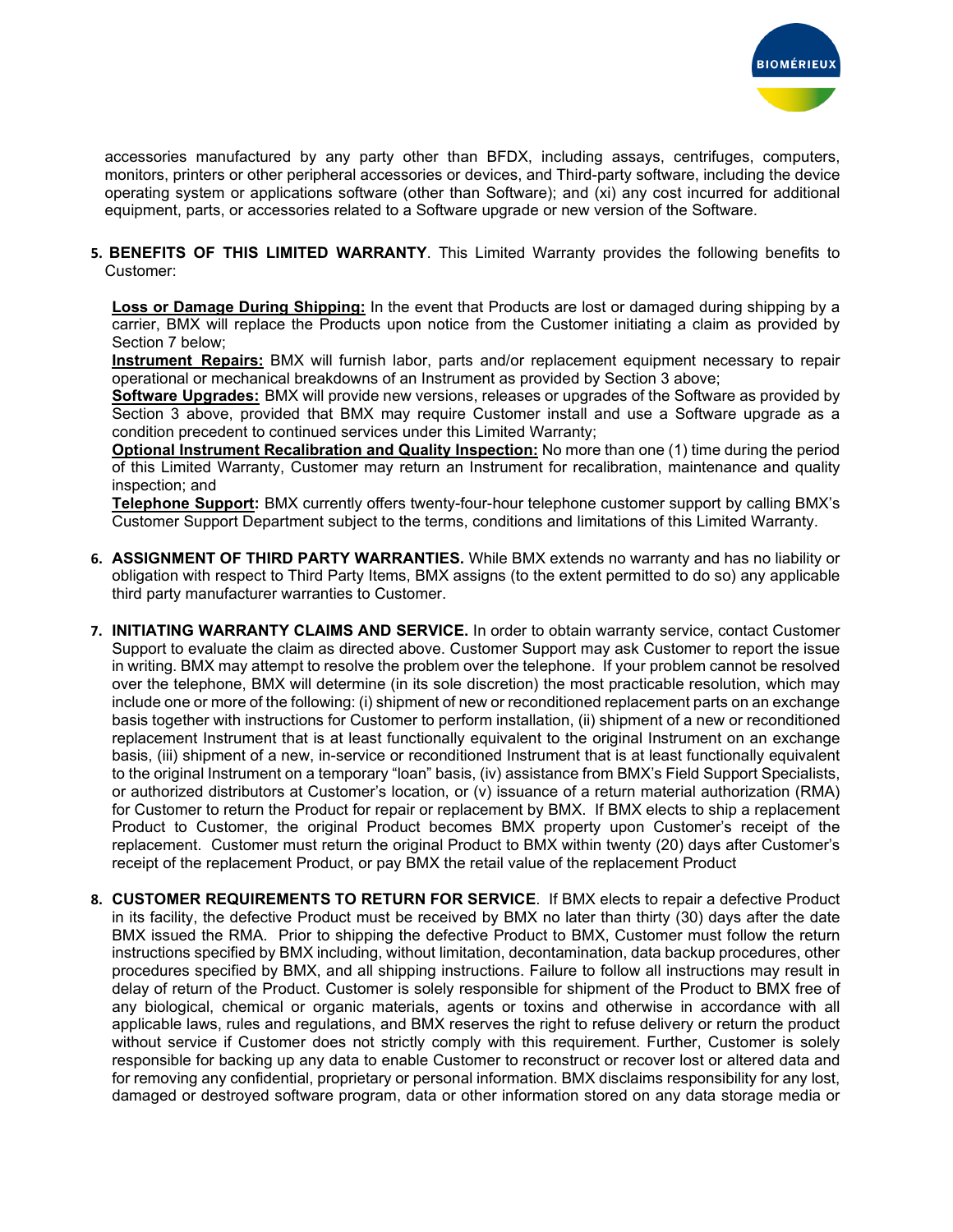

any part of any Product covered by this Limited Warranty, and BMX disclaims responsibility for deletion or alteration of the contents of any hard drive or data storage media which may occur during service of a Product. BMX is not responsible for the restoration or reinstallation of any programs or data other than software installed by BMX when the Instrument was originally manufactured. When making repairs, BMX reserves the right to use reconditioned or replacement items or parts that are at least functionally equivalent to original manufacturer specifications.

- **9. WARRANTY RETURNS FROM OUTSIDE THE U.S.** If an ITAR-controlled Instrument is to be returned to BMX from outside the U.S., You must follow all steps set forth in Section 8. Failure to follow all instructions can result in a U.S. export violation, potentially necessitating acquiring a further export license. Further, shipping non-compliance may result in a several-week delay of the Instrument's return shipment to Customer. Customers outside the U.S. may be required to seek further information from their authorized distributor.
- **10. WARRANTY SERVICE RESPONSE TIMES**. If a defective Product is sent to BMX under an RMA, BMX will repair or replace the Product and deliver it to a carrier for return shipment to Customer, as promptly as possible, and in most cases within ten (10) working days after BMX's receipt of the defective Product and all required RMA documentation. Except for incremental shipping costs as provided above, BMX will not be liable for any delay in providing services under this Limited Warranty.
- **11. BREACH**.In the event of any breach of this Limited Warranty: (i) as to Instruments, Your sole remedy will be for BMX to repair or replace the Instrument with new or refurbished parts, free of charge, at BMX's facility and (ii) as to Software or Pouches, Your sole remedy will be for BMX to repair, replace or correct such Software or Pouches (including, at BMX's election, replacement with a new version of the Software). This Limited Warranty specifically includes labor and materials. BMX will pay all costs associated with shipping and return shipping of Products only during the term of this Limited Warranty.
- **12. LIMITATIONS**. Except as expressly set forth above, BMX makes no further or additional representations or warranties of any kind or nature with respect to the Products. Any description of the Products contained on BMX's website or promotional materials is for the sole purpose of identifying them. No affirmation of fact or promise made by BMX, on its website or otherwise, will constitute a warranty that the Products will conform to the affirmation or promise. BMX DISCLAIMS ALL IMPLIED WARRANTIES, INCLUDING, WITHOUT LIMITATION, ANY IMPLIED WARRANTIES OF TITLE, NONINFRINGEMENT, INTEROPERABILITY, MERCHANTABILITY OR FITNESS FOR A PARTICULAR PURPOSE. BMX DOES NOT WARRANT, GUARANTEE, OR MAKE ANY REPRESENTATIONS THAT THE SOFTWARE IS ERROR-FREE OR WILL OPERATE WITHOUT INTERRUPTION. The entire risk arising out of the use or performance of the Products remains with Customer. BMX will not be liable for loss of or damage to systems, programs, or data; cost of procurement of substitute goods, services, or technology; or any special, indirect, incidental, consequential, or exemplary damages including, but not limited to, damages for loss of business profits or business interruption, based upon principles of contract, warranty, negligence, strict liability or other tort, breach of any statutory duty, principles of indemnity or contribution, or any other theory of liability, even if BMX has been advised of the possibility of such damages. Notwithstanding anything to the contrary in this Limited Warranty, in no event will the liability of BMX (whether arising from a claim based on contract, warranty, tort or otherwise), if any, to Customer under this Limited Warranty exceed the actual amount received by BMX in connection with its sale or distribution of the applicable Product(s).

## **13. MISCELLANEOUS**.

- (i) All Limited Warranty provisions and agreements will be binding upon and ensure to the benefit of the parties and their respective legal representatives, successors and assigns. BMX may assign its rights and delegate its duties under this Limited Warranty by written notice to Customer.
- (ii) This Limited Warranty and the related certificate of coverage constitute the entire understanding of the parties with respect to the subject matter hereof. No amendment, modification, rescission or alteration of these terms will be binding unless made in writing, and signed by BMX.
- (iii) Every provision of this Limited Warranty is intended to be severable. If any term or provision is